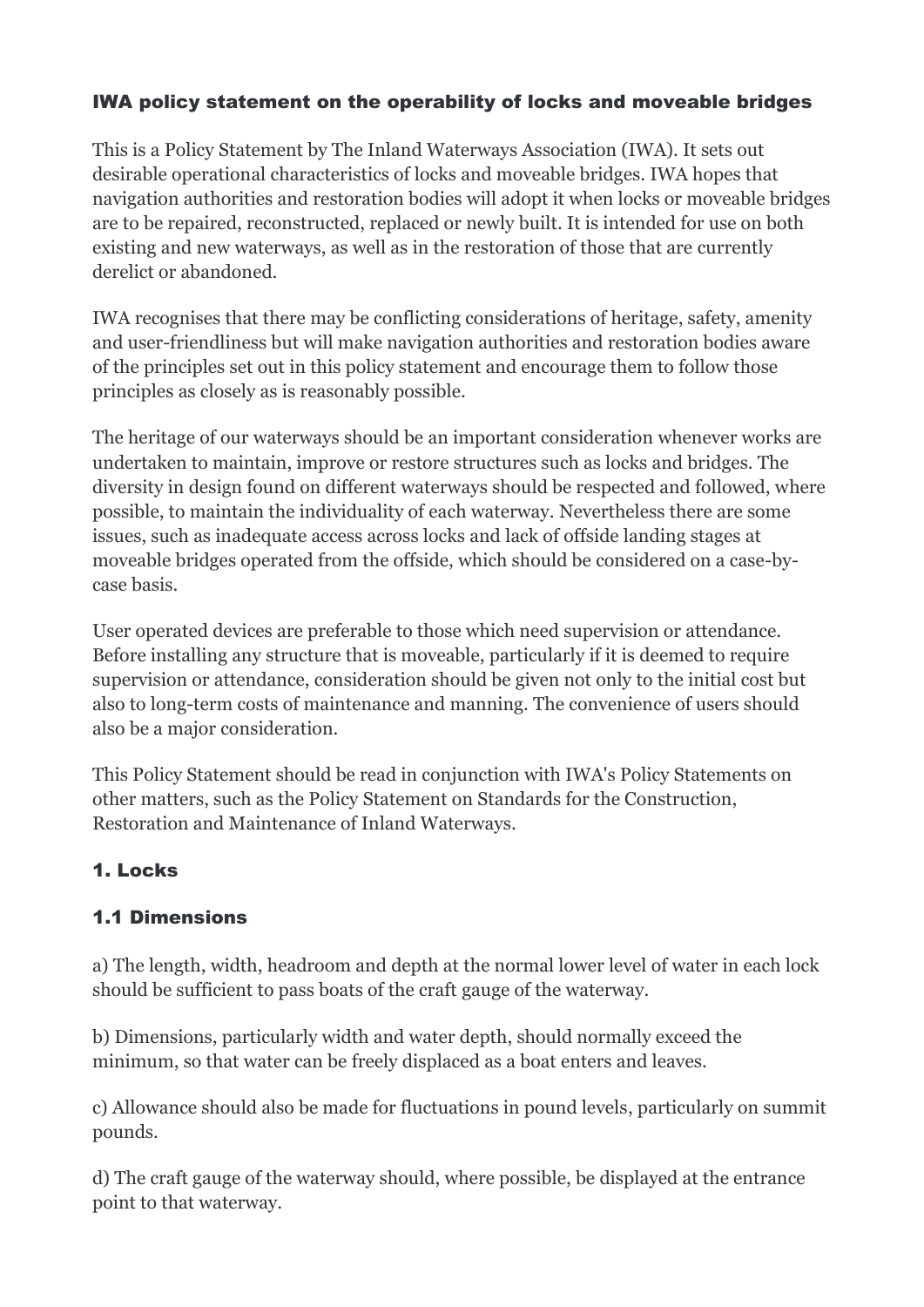## 1.2 Boat Safety in locks

a) Sufficient bollards or hooks should be placed on the ground at the lock sides so that boats of varying length can be stopped using ropes, where necessary, and held as the lock is filled or emptied. Bollards are essential to enable a boat to be held while the engine is switched off when possible, reducing pollution to a minimum. Bollards should be designed to stop ropes slipping off them and should be maintained so as to be clearly visible.

b) In locks (other than narrow locks) exceeding 4 metres/13ft 6in rise, floating bollards, chains, rails, cables or ropes should be fixed down in recesses in the lock walls at intervals to suit varying boat lengths, so that craft can be held on their lines as the water level rises or falls. Recesses should be of sufficient width and depth to minimise any risk of hands or fingers becoming trapped.

c) Horizontal chains along lock walls should not be fitted, as there is a risk of boats becoming caught on them. Existing horizontal chains should be removed where possible to improve safety.

d) Mooring rings should not be used in place of bollards alongside lock chambers, as it is possible for ropes to jam if the free end becomes trapped underneath a ring as a boat falls.

## 1.3 Paddles

a) Top paddles, whether on the gates or in the ground, should be of sufficient size and suitable design to enable a lock to be filled quickly but safely and without undue turbulence and risk of flooding boats. Boaters should be warned by notice of any unusual risk inherent in operation.

b) Where paddles are fitted in gates above the lower water level in the lock, deflectors should be fitted to minimise the risk of water entering boats using the lock. Such deflectors should be designed to minimise the potential for blockage by leaves and other debris (for example, a single central board in front of [downstream of] the paddle opening is preferred to a grille comprising multiple elements).

c) Bottom paddles should be of sufficient size to enable a lock to be emptied quickly but without creating excessive turbulence and risking damage to boats waiting to enter.

d) All paddles should be maintained in operational condition.

e) New locks should be fitted with at least two top paddles and two bottom paddles, so that operability is maintained in the event of a paddle failure.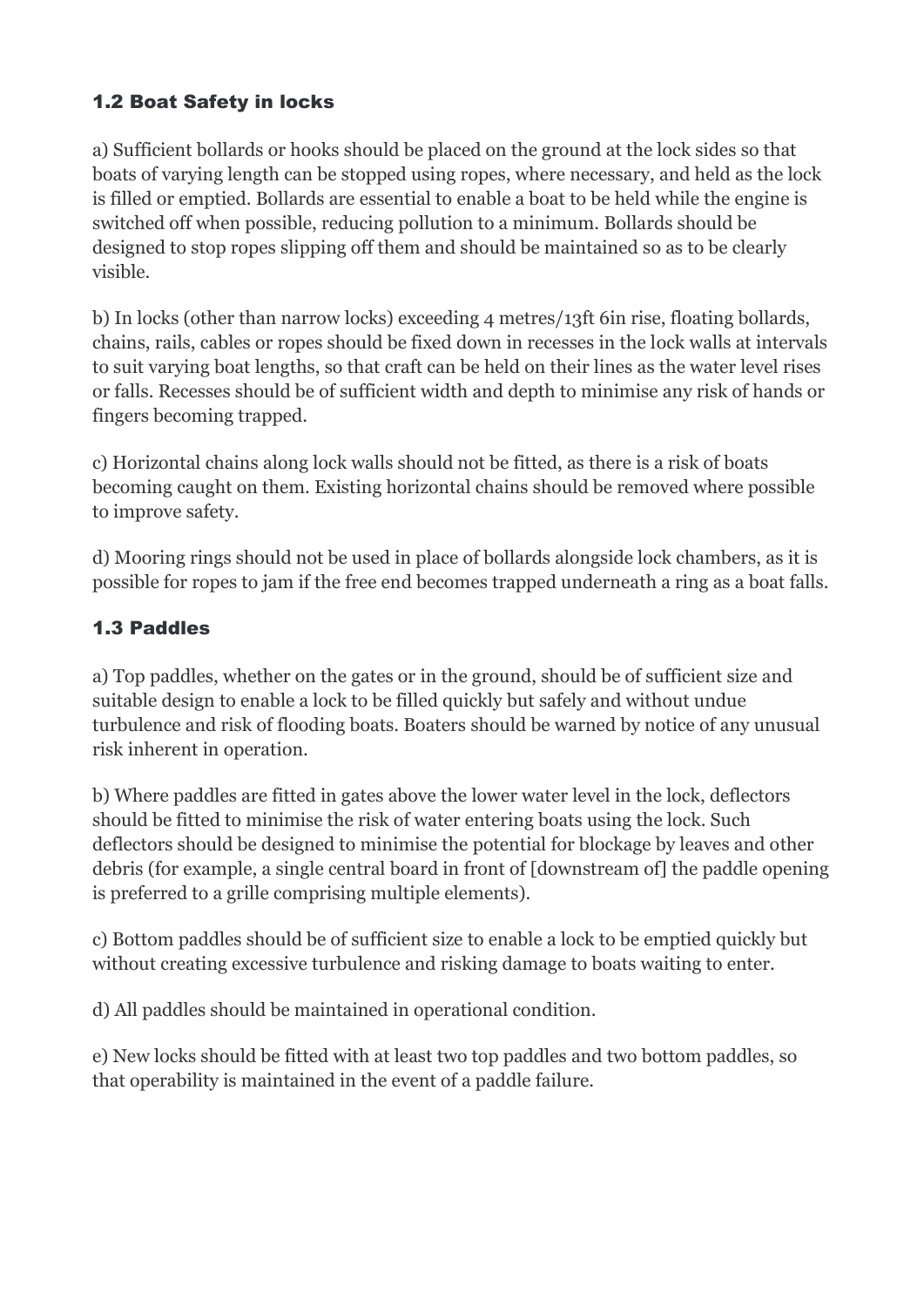## 1.4 Paddle gear

a) Paddle gearing should be:

- of a ratio which enables operation by boat crews without undue difficulty;
- provided with low friction slides and paddles as standard;
- designed without unnecessarily low gearing;
- designed and maintained so that, when paddles are raised, they remain open until lowered;
- designed so that paddles can be closed quickly in response to emergency conditions;
- designed and maintained to minimise the risk of injury to operators;

b) In the case of gate paddles, vertical paddle links between winding gear and paddles themselves should be provided with guide straps, so that the links cannot be forced sideways and bent by careless boaters

c) On paddles operated by a removable windlass, spindles should be maintained to fit a standard windlass for that waterway.

d) Where it is consistent with the use of traditional equipment appropriate to the waterway, paddle gear should be mounted so as to accommodate a long throw (400mm/16in as opposed to the 250mm/10in or 300mm/12in commonly used) windlass, because from time to time all types of paddle gear can be difficult to operate.

e) Manually operated hydraulic paddles should not normally be fitted, as they can be unreliable, are slow to use and can delay a response to an emergency situation. Where these have been retrospectively fitted, consideration should be given to returning to traditional paddle gear as originally installed.

f) Traditional paddle gear, appropriate to each existing or restored waterway, including types not operated by a windlass, should be used in preference to other types. In those few instances where traditional paddle gear is not user friendly, discrete modifications should be made where practicable to remedy this. If this is not practicable, sufficient examples should be retained, in use where safe, to serve both as a living record and as an illustration of historic design. These should be protected by listed status (a good example is Wolverley Court Lock on the Staffs & Worcs Canal).

g) On waterways where gate paddles were fitted to supplement ground paddles, these should be retained or reinstated as and when top gates are replaced. At locks where queues develop regularly during busy periods, the addition of gate paddles, if not previously fitted, should be considered as a means of increasing boat traffic capacity.

h) To avoid wear and/or slipping of the windlass, spindles on new and restored locks should be to standard cross section dimensions.

i) Paddle pawls should not be installed in such a way as to prevent prompt dropping of the paddle gear in the case of an emergency. Paddle pawl stops should not be fitted if this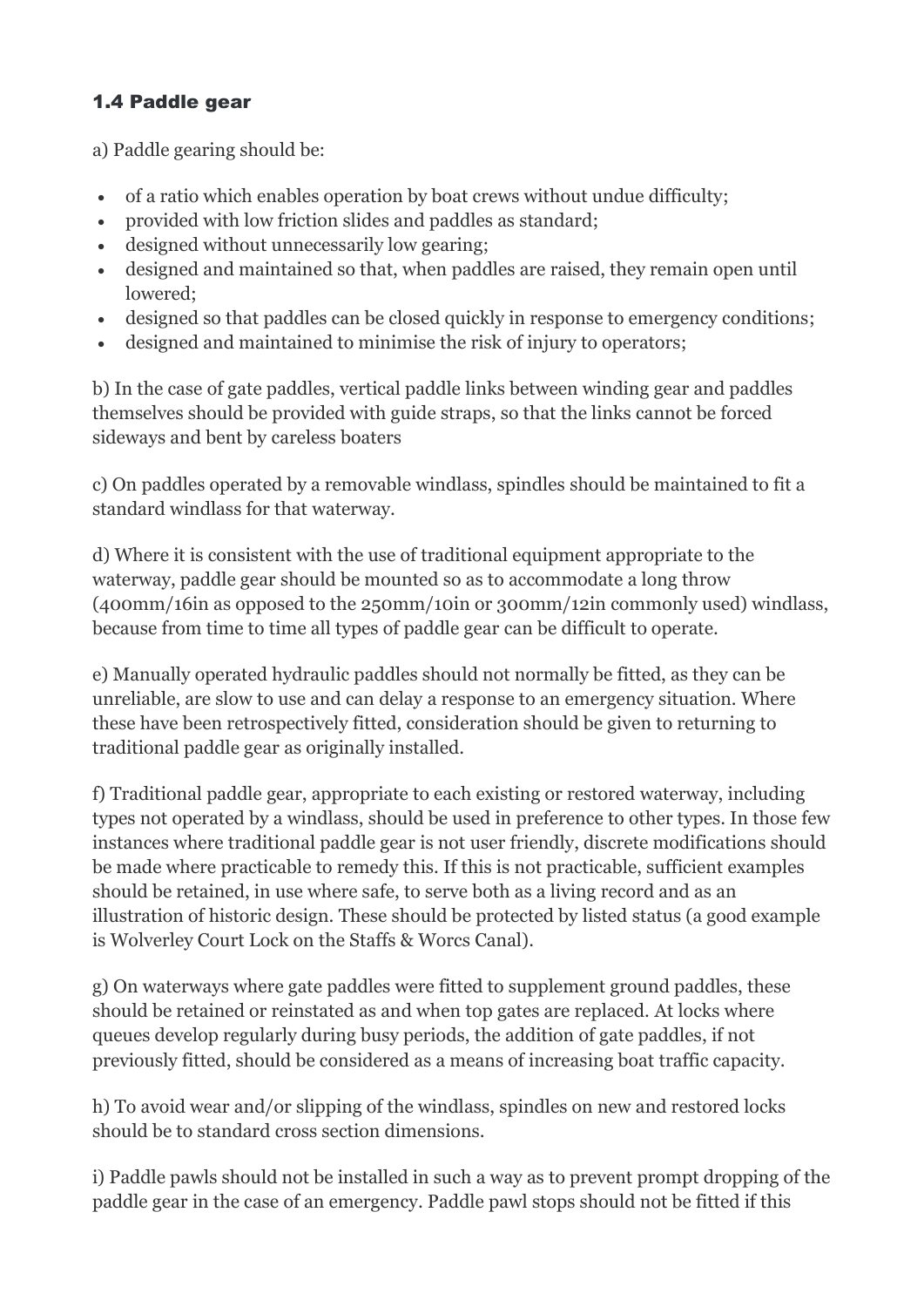prevents the use of two hands to wind the paddle down and any that have been fitted retrospectively should be removed.

#### 1.5 Access around locks

a) Where practicable, access should be provided to enable operators to cross both at the head and at the tail of every lock, either by the provision of handrails of a suitable height mounted on the gates, with footboards where necessary, and/or by a fixed bridge. This is not just a matter of convenience but is also necessary to hasten remedial action in cases of emergency. Footboards should be positioned as far as practicable so as not to interfere with navigation under all water conditions.

b) Where they are used for access across locks, all footboards, tops of balance beams and metal- or wooden-decked footbridges should have non-slip surfaces.

c) Where practicable and on all new locks, foot boards at lock tails should be fixed so as not to project into lock,

d) Lock tail bridges should be positioned wherever practicable so that access to them is not obstructed by balance beams.

e) Where possible the distance between the balance beam and steep drops or structures should allow easy safe access around the beam.

f) Where locks were fitted with provision for a towrope to be passed through a lock tail bridge, this provision should where practicable be retained or reinstated. Where new locks are built on an existing waterway, such provision should where practicable be included, if it was a feature of the waterway.

g) Steps should be provided at the tail of a lock for the easy dis/embarkation of crew. Where practicable, steps should be provided on both sides of broad locks and retained when previously provided at narrow locks.

#### 1.6 Ladders and Steps

a) Ladders should:

- be positioned approximately one third of the way along each side of a lock, diagonally opposite each other. This should ensure that they are positioned clear of the waterfall zone (where water may overtop the gates), of the gate opening recesses and of top gate balance beams;
- be positioned so as not to interfere with use of bollards;
- extend sufficiently far below water level to enable a foothold to be gained easily by a person in the water;
- be recessed into the lock walls and have enough space at the rear to enable the users feet to be properly placed onto the rungs;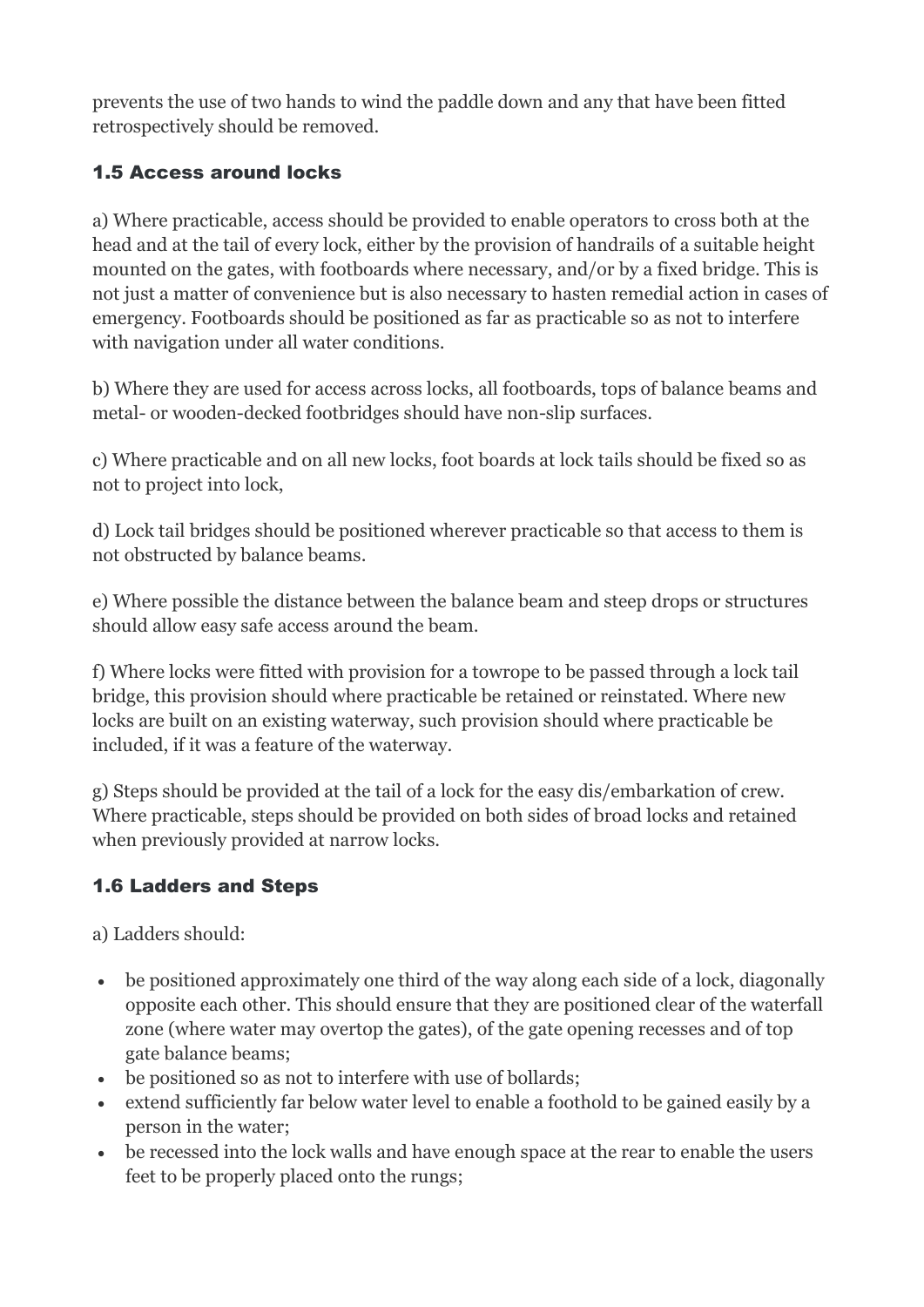have handrails extended sufficiently far above the lock copings to enable a person to leave the lock-side upright and without crawling.

## 1.7 Cills

a) Cills should be designed to diminish the risk of boats being caught on them as a lock empties or fills.

b) Positions of cills should be clearly marked on the lockside.

# 1.8 Lock Gates

a) All lock gates should be designed for ease and safety of operation.

b) Lock gates should be designed to minimise the risk of boats being caught on them as a lock empties or fills, or as a boat enters or leaves the lock.

c) Single or mitred hinged gates will be the norm but other types, such as guillotine, radial or flap or sliding caisson gates may sometimes be suitable. If a guillotine gate is installed, consideration should be given to the fitting of separate paddles and power operation if feasible.

## 1.9 Balance Beams

a) The outer ends of balance beams should be set at approximately the buttock height of an adult of average build.

b) Balance beams should be fitted with handholds.

c) Where the ends of full-length balance beams would be fouled by bridges or other structures, they should either be cranked, hinged or the gates operated through mechanical or electrically powered devices.

d) Balance beams should not overhang the side of a lock, or other vertical or steep drop when the gate is open or being opened, and the ends should be located immediately outside the foothold quadrants.

e) Balance beams should be designed and maintained to facilitate ease of opening.

# 1.10 Foothold Quadrants

a) Footholds are an important facility to initiate the opening and closure of manually operated hinged gates with balance beams. The first three footholds for opening a gate should be provided to suit the position of an average adult's feet when pressing back on the end of a balance beam to open a gate. They should be spaced not more than 150mm apart. Intermediate footholds are optional but may be spaced up to 400mm apart.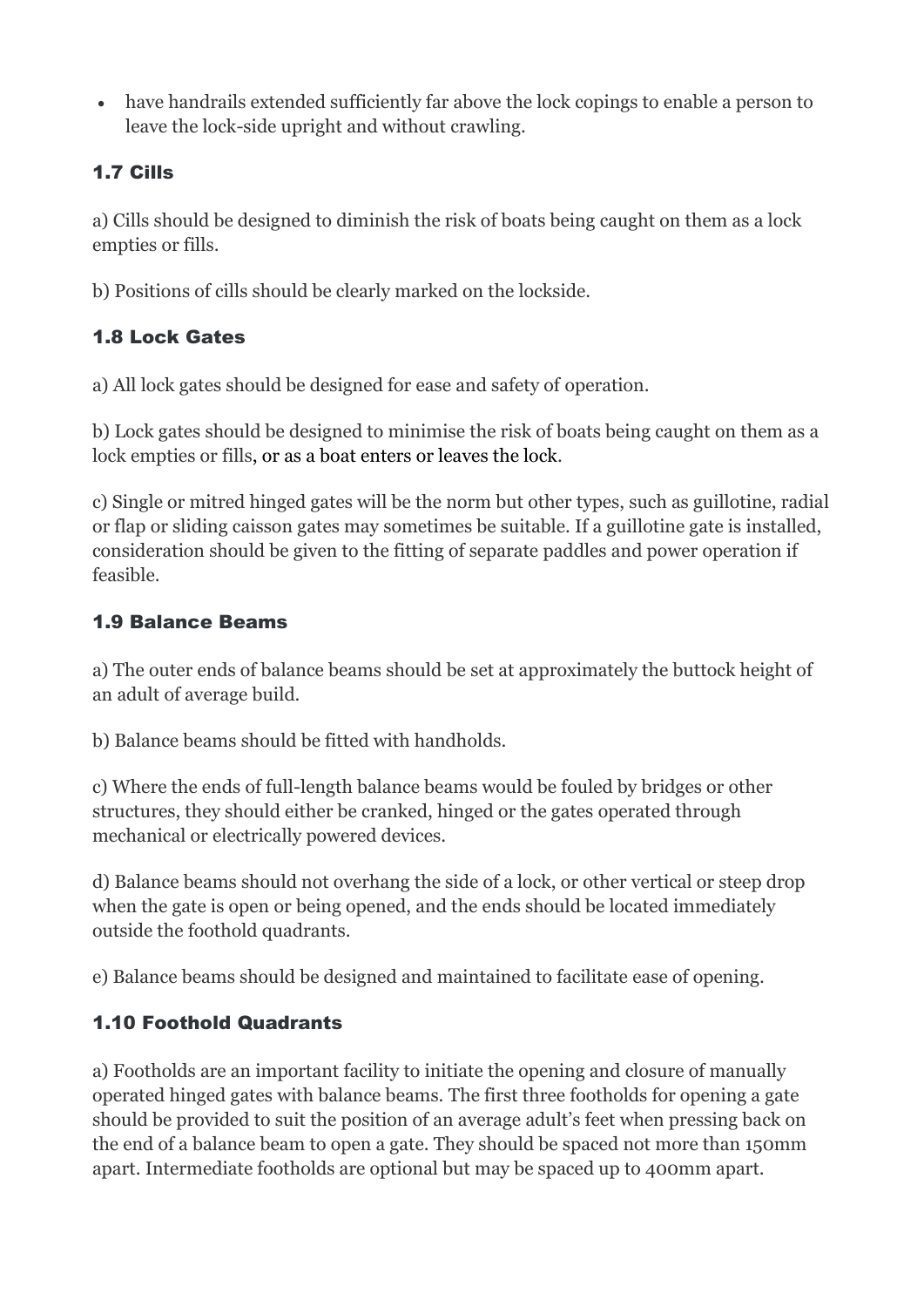b) A foothold is also required to initiate the closure of each hinged gate from the fully open position.

## 1.11 Water Control

a) Water level control became more sophisticated as the waterway system developed and various methods of water conservation were installed on some canals. Methods of control include the use of bywashes, back-pumping, lock gates as weirs, side ponds or "airhole" weirs. Some of these structures are no longer the most effective form of water control but there may be a case for retaining them on heritage grounds.

b) Where locks were equipped with side ponds and where a water conservation benefit can be identified, they should be reinstated. This also applies where duplicated locks are interconnected by a paddle for the same purpose.

c) Where side ponds are reinstated and made usable, they should be available for user operation. Clear operating instructions should be provided.

## 1.12 Bywashes

a) Bywashes should:

- normally be provided at all canal locks;
- preferably be on the non-towing path side so as not to interfere with the location of landing stages above or below the lock;
- be of sufficient size to prevent water from flowing over the gates during normal conditions;
- have weirs of sufficient length to prevent boats being drawn to them under normal conditions;
- have fendering where not submerged.

b) Where, exceptionally, bywash intakes are on the towing path side, they should be protected by grills.

c) The tail race from a bywash should be designed to minimise the effect of discharged water on a boat's steerage.

d) Air holes provided to relieve pressure in ground paddle culverts should be located away from the operating position.

e) Also sometimes known as "air holes", are bywashes which discharge into and not below a lock. These do not always function satisfactorily because at times of high flow, it may be difficult to achieve a level when emptying a lock. Bypassing such "air holes" with adequate conventional bywashes resolves this problem. If such "air holes" are retained for heritage or other reasons, they can fulfil a useful water saving function in association with a conventional bywash by holding water in locks at the upper pound level if there is no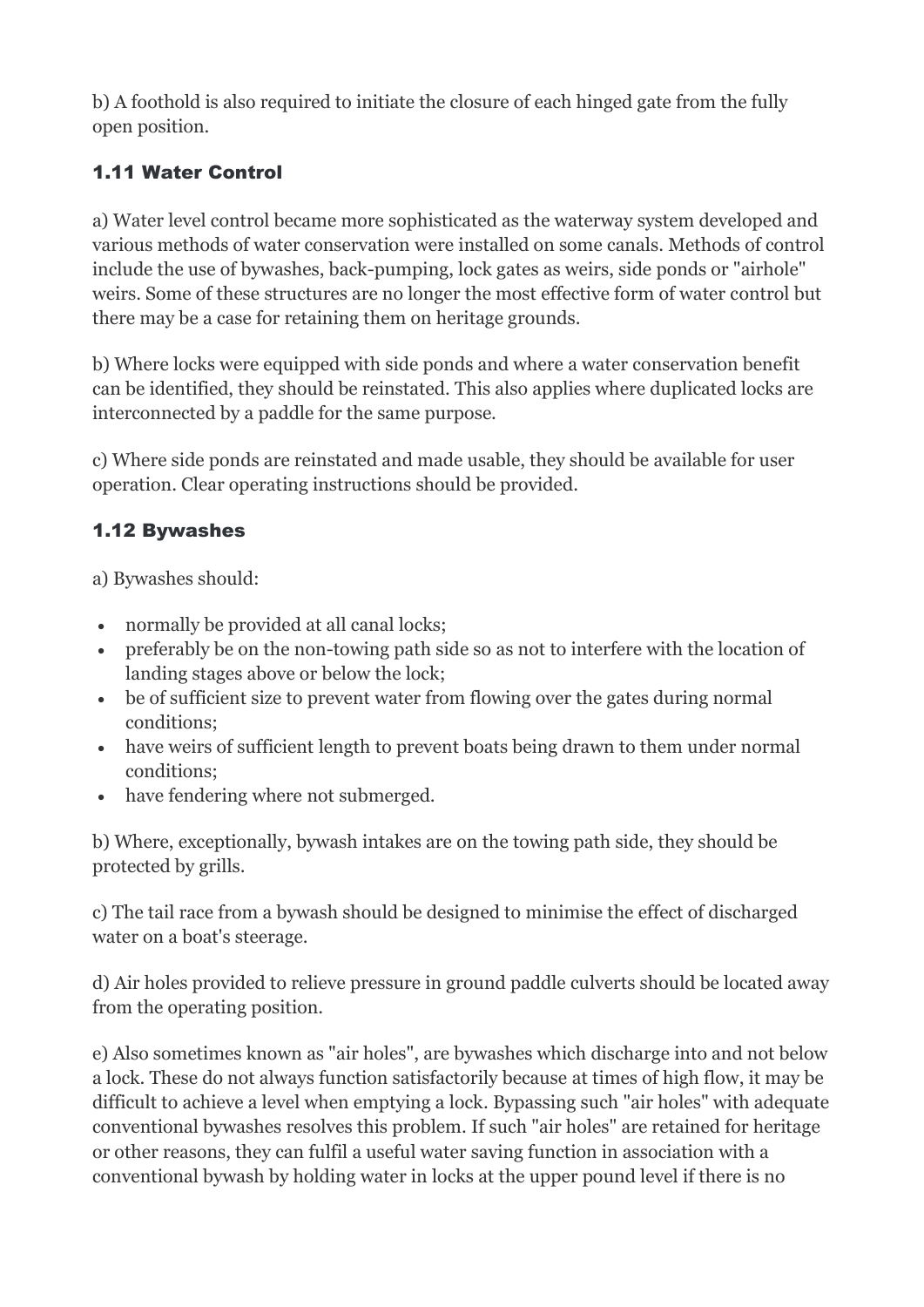requirement to leave them empty. On river navigations the weirs and control structures in the river itself will usually render a bywash unnecessary.

f) Navigation authorities, concerned about flooding of adjacent property, sometimes require canal locks to be left empty at all times even by boats ascending and even when there is a shortage of water. IWA will campaign to have such locks properly repaired and brought back to an acceptable and safe standard. Note that this is a different situation from river navigations, where locks may be required to be left empty for flood management purposes.

# 1.13 Working Space

a) Sufficient working space should be provided on both sides of a lock to minimise the risk of lock operators falling in, 2 metres/6ft 6 in should be sufficient but with, in addition, at least 0.5 m/1ft 6in working space at the end of a balance beam in any position (See 1.10 above).

b) Operational land should not be sacrificed when lockside properties and/or land are disposed of.

c) The working surface at the lockside should be level and of material suitable to allow safe operation of the lock throughout the year. Materials used should be consistent with those used in the canal's original construction.

d) Working space should be maintained as clear of obstructions as is possible, including excessive vegetation. The temptation to clutter lock sides with non-functional, cosmetic features should be resisted.

e) It may be necessary in some places to provide railings to separate working space from spectator areas. (See also 1.15 below.)

f) Working spaces and walking routes between them should be kept clear of obstructions and undergrowth.

## 1.14 Lock Walls

It is important that lock walls, whether in masonry, brickwork or other materials, are maintained so that:

- ledges and gaps do not develop on which boats can be caught whilst a lock is filling or emptying;
- voids do not develop that retain and then discharge water onto boats as the lock empties; and that are likely to develop into structural faults.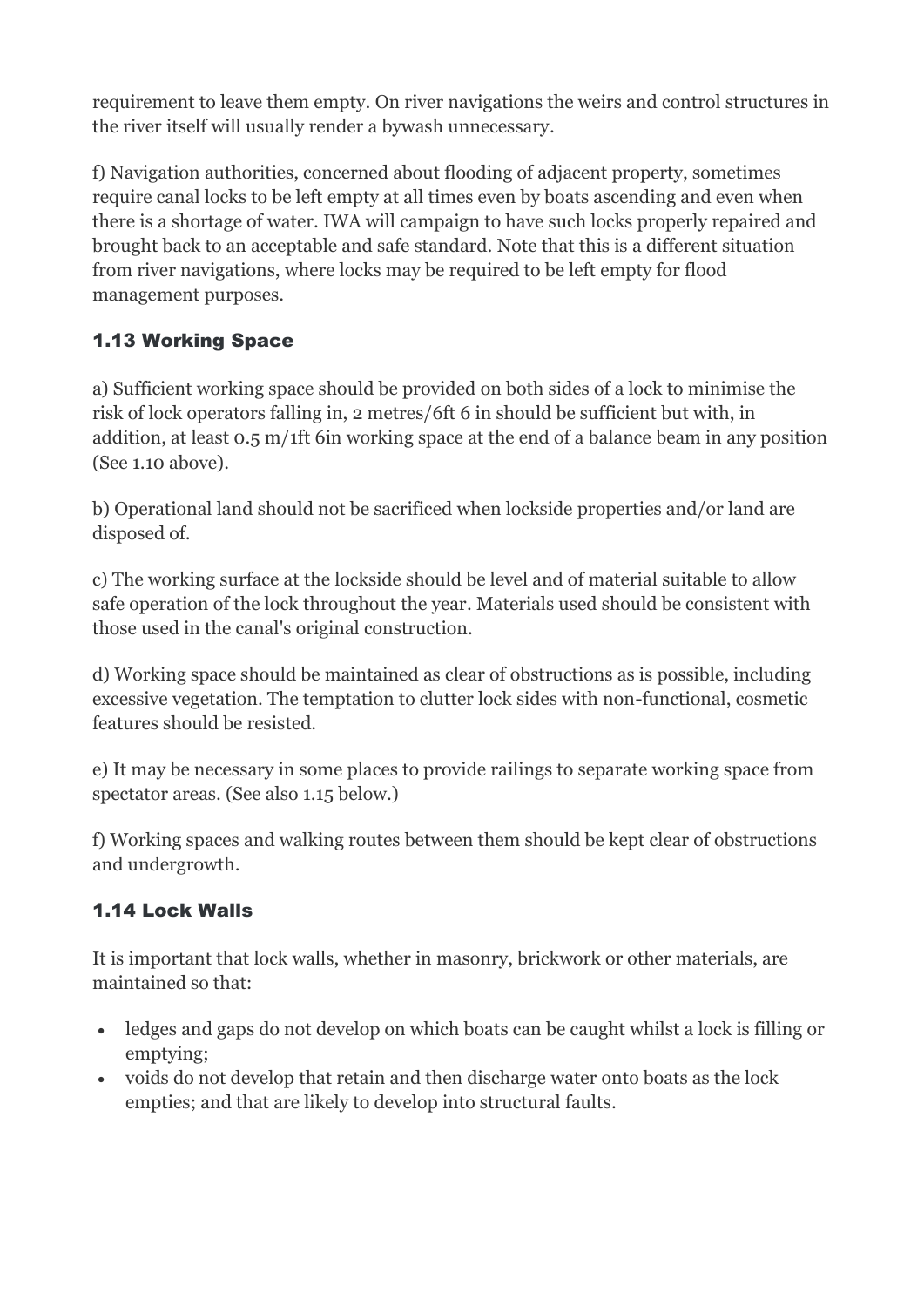#### 1.15 Railings

a) Traditionally railings have only been provided at lock sides in exceptional circumstances. Where large numbers of the general public frequently assemble at locks, railings may be desirable but they should be clear of the working space (as defined above).

b) Where railings are erected at locks, ample space should be allowed for lock operators to walk between the railings and the end of a balance beam when the gates are in either the closed or partly closed position.

c) Railings and gates must not inhibit access for rescuers in an emergency.

d) Railings should not be placed where they could inhibit lock or moveable bridge operators stepping on or off boats. Fixed bridges often offer the only opportunity for crew to disembark safely and railings should not be placed between the canal and towing path under such bridges.

## 1.16 Drop Locks

Drop locks may have to be considered at a canal crossing with inadequate headroom where a moveable bridge is deemed impracticable. However, health and safety considerations have led to their being deemed unsuitable for user operation, thereby increasing operational costs, and they should not be put in unless all other more practicable options, including user-operated devices such as a dropped pound, have been ruled out. Unless water can be pumped back into the adjoining pound(s), drop locks are likely to waste water.

#### 1.17 Staircase Locks

a) Staircase locks form interesting features on canals but, even if properly used, can be wasteful of water. New staircases should be avoided where alternative options are feasible, unless there is ample water supply, or space for side ponds, and the navigation authority allows user operation.

b) Clear operating instructions should be provided at all staircase locks.

#### 2. Moveable Bridges

#### 2.1 General

a) All user operated moveable bridges should be capable of being operated easily by a single handed boater. Moorings need to be provided both above and below the bridge on the side from which the bridge is operated.

b) Powered operation may be necessary at major road crossings or other places where the size of the structure makes manual operation difficult or slow.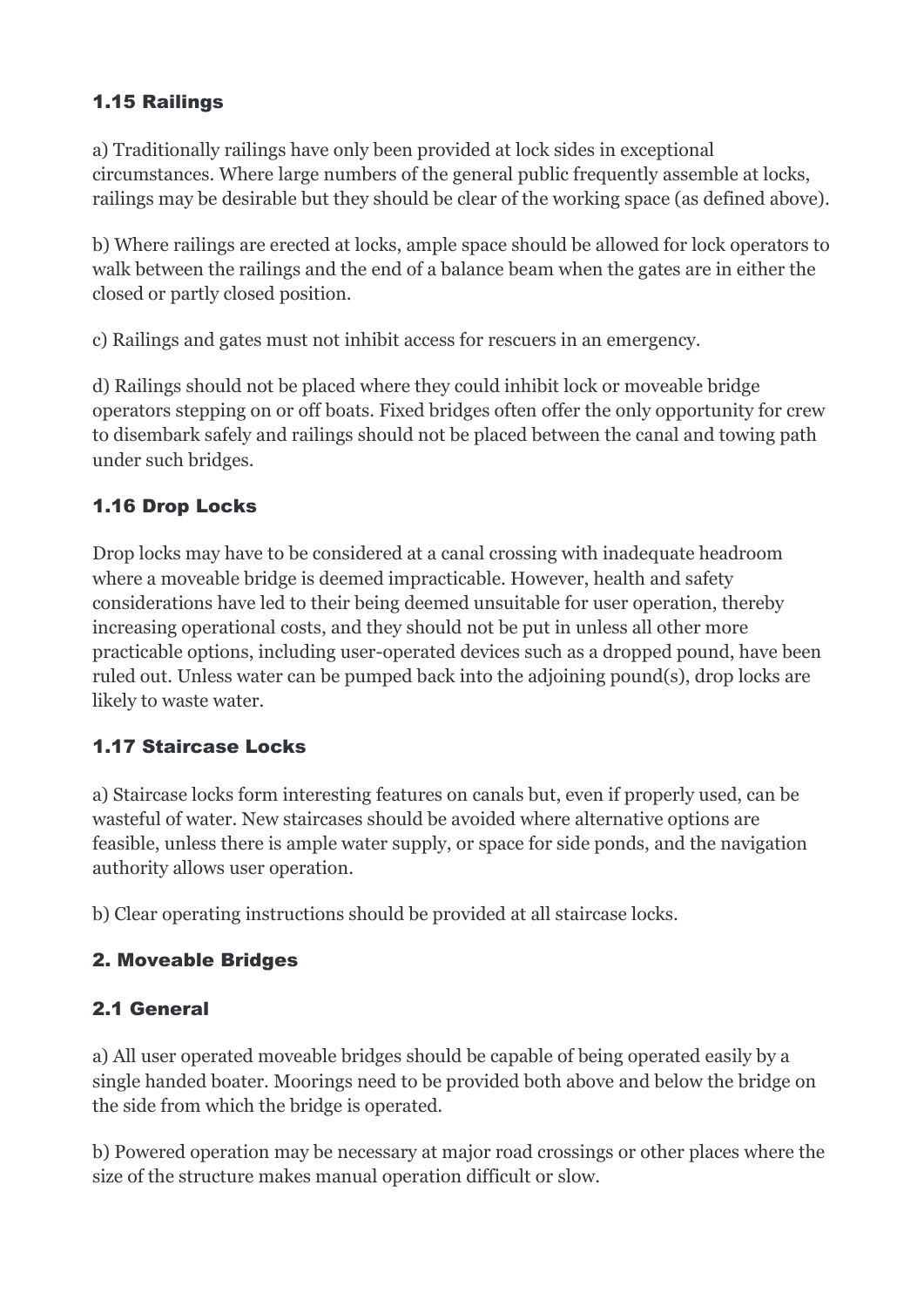c) Some moveable bridges are normally left open to the waterway. Local agreements should be sought whereby this practice can be extended.

# 2.2 Safety and Security

a) Moveable bridges may need to be secured against vandalism or improper use (see also 3.3 below).

b) Provision should be made for all moveable bridges, and particularly lift bridges, to be secured when open to navigation. It is not satisfactory to have to rely on the bridge operator to hold it open whilst the boat goes through.

c) Where road barriers and warning lights are required, they should be interlocked with the bridge mechanism to prevent misuse by motorists or others.

d) Buffers should absorb excess energy but not cause the bridge to rebound.

e) Buffers on swing bridges should be mounted on the bridge structure itself rather than or as well as on the abutment so that, in addition to their primary function of protecting the bridge, they can also minimise damage caused when boats strike a partly open bridge.

f) Bascule bridges should tilt as nearly as practicable to the vertical, so as to give maximum clearance to boats, within the constraints of maintaining the waterway heritage.

g) Clear operating instructions should be provided at all moveable bridges where the method of operation is not obvious.

# 2.3 Operating Points

a) A landing stage is required on both sides of any moveable bridge, on the side of the waterway from which the bridge is operated. These should be well signposted, have sufficient depth of water and adequate bollards.

b) Where closing chains have been provided at some manually operated bridges they should be maintained or reinstated where necessary.

c) An extension lever should be provided, where necessary, at manual push-open type swing bridges to render them operable without undue difficulty.

d) Suitable footholds or paved quadrants should be provided at manual push-open type swing bridges.

e) Moveable bridges operated by a windlass should be geared to enable operation by boat crews without undue difficulty.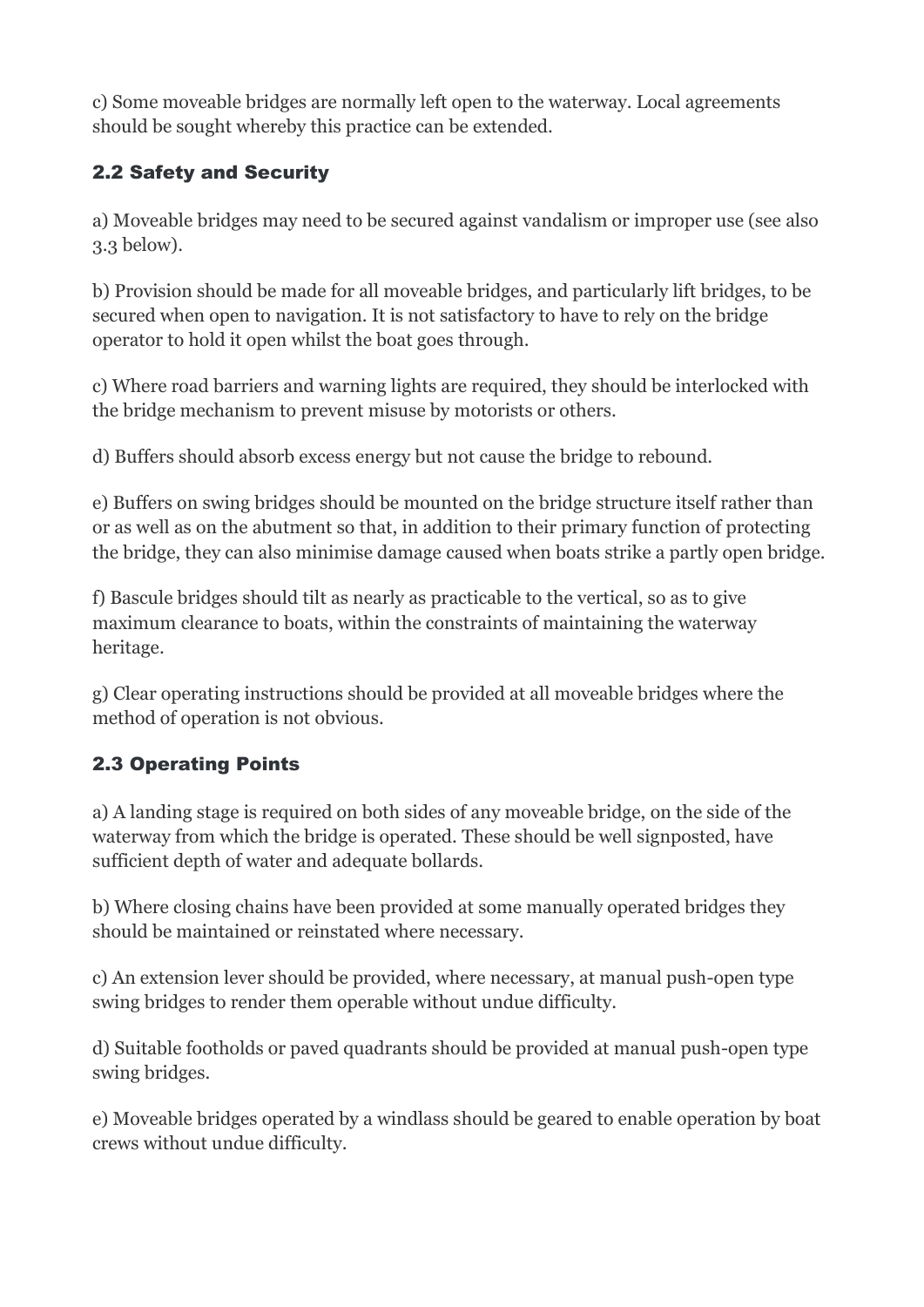f) Operating mechanisms of moveable bridges have suitable drains to avoid accumulation of water and debris that may interfere with operation.

# 3. General

# 3.1 User Friendliness

a) Locks and moveable bridges should, wherever possible, be designed for unassisted user operation. Unnecessary assistance or supervision diminishes the pleasures of self reliance enjoyed by boaters and introduces additional expense whether or not that cost is borne directly by the boater, although IWA supports provision of lock and bridge keepers at tidal locks and locations where there is a traffic supervision role. Nevertheless assistance is appreciated by some boaters in specific circumstances and locations and should continue to be available for those who want it.

b) All locks and moveable bridges should be designed, commissioned and maintained to be capable of operation by the 'average person'. Excessive force, agility or dexterity should not be necessary. Operation of locks and moveable bridges should be designed where possible to 'fail safe', by restraining or safely dispersing kinetic energy in structures and mechanisms so that injury is minimized where reasonably practicable.

c) On non-tidal waterways, all locks and bridges should be available 24 hours a day and should be user-operable outside working hours, including use of powered operation where this is fitted.

d) The navigation authority should maintain an operating regime that minimises delay, is relatively fast in operation and, as far as possible, avoids the need for a booking system.

e) Clear operating instructions should be displayed at non-standard or unusual features, such as staircase locks, mechanised locks and bridges.

f) Where traffic light style signals are used at locks and moveable bridges on non-tidal waterways, the signals shown should follow a consistent system throughout the network.

g) Navigation authorities should plan for portage points at locks and (where appropriate) moveable bridges, to enable small craft users to avoid locks and to bypass moveable bridges.

## 3.2 Powered Operation

a) Where locks or moveable bridges are powered or remotely operated, the operating instructions should be as simple and unambiguous as possible and clearly displayed. Partially powered operation with manual control of some functions, such as road barriers in quieter locations, may be appropriate.

b) The mechanism should be programmed so that, after use of the emergency "STOP" button, operation can be resumed or reversed with either the "Open" or "Close" button.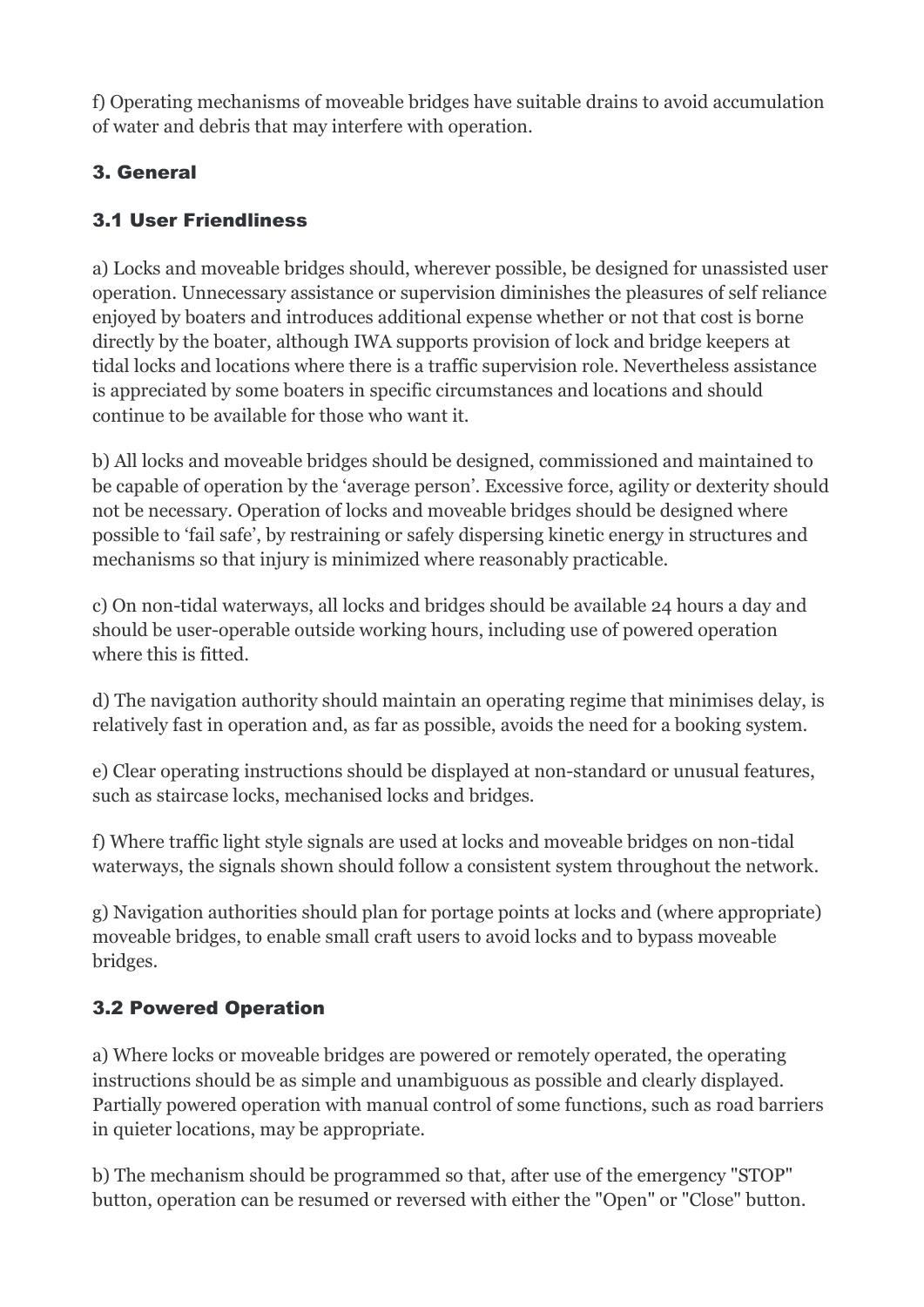For reasons of safety or convenience it is essential that an operation can be immediately reversed.

c) While timed devices are appropriate for limiting the rate at which locks fill or empty, systems should allow the user to limit the maximum rate of filling or emptying. Automatic opening sequences over which the user has no further control once initiated should not be used.

d) Up to date emergency contact numbers should be clearly displayed for use in emergency or in the case of a failure.

e) Wherever practicable, powered devices should be fitted with manual override/backup to allow emergency operation in the case of power or mechanical failure, preferably without the need for attendance by navigation staff.

f) Where Navigation Authorities utilise outside contractors to carry out maintenance and emergency repairs to powered assets, it is essential that they have an efficient call out system operative at all opening times.

# 3.3 Lock and Bridge Security

a) It is recognised that in some locations locks and moveable bridges need to be protected against vandalism and misuse. Locking mechanisms should only be installed where there is a proven need. If justified, locking devices should be designed to be as user-friendly as possible. For instance, spring bolts can be released with one hand using a key and can be locked again without a key. The arrangements are less satisfactory when both hands are needed. If a key is required suitable notices should be placed in advance of structures advising of the type required.

b) In an emergency it may be necessary to lower or open paddles quickly. Systems where paddles have to be locked in the open position before the key can be withdrawn (in order to operate a further paddle) are not compatible with safety.

c) Navigation authorities should seek a common standard key to limit the number needed by users.

## 3.4 Landing Stages

a) Landing stages are usually designated sections of the towpath but may need to be specially constructed or formed by pontoons.

b) Landing stages should be provided at all locks and moveable bridges and should:

- be built without overhangs or projections that might damage or trap vessels;
- be sufficient to accommodate at least one boat of craft gauge;
- be provided with bollards or cleats, of adequate size for the vessels using the navigation, spaced so as to accommodate varying lengths of craft;